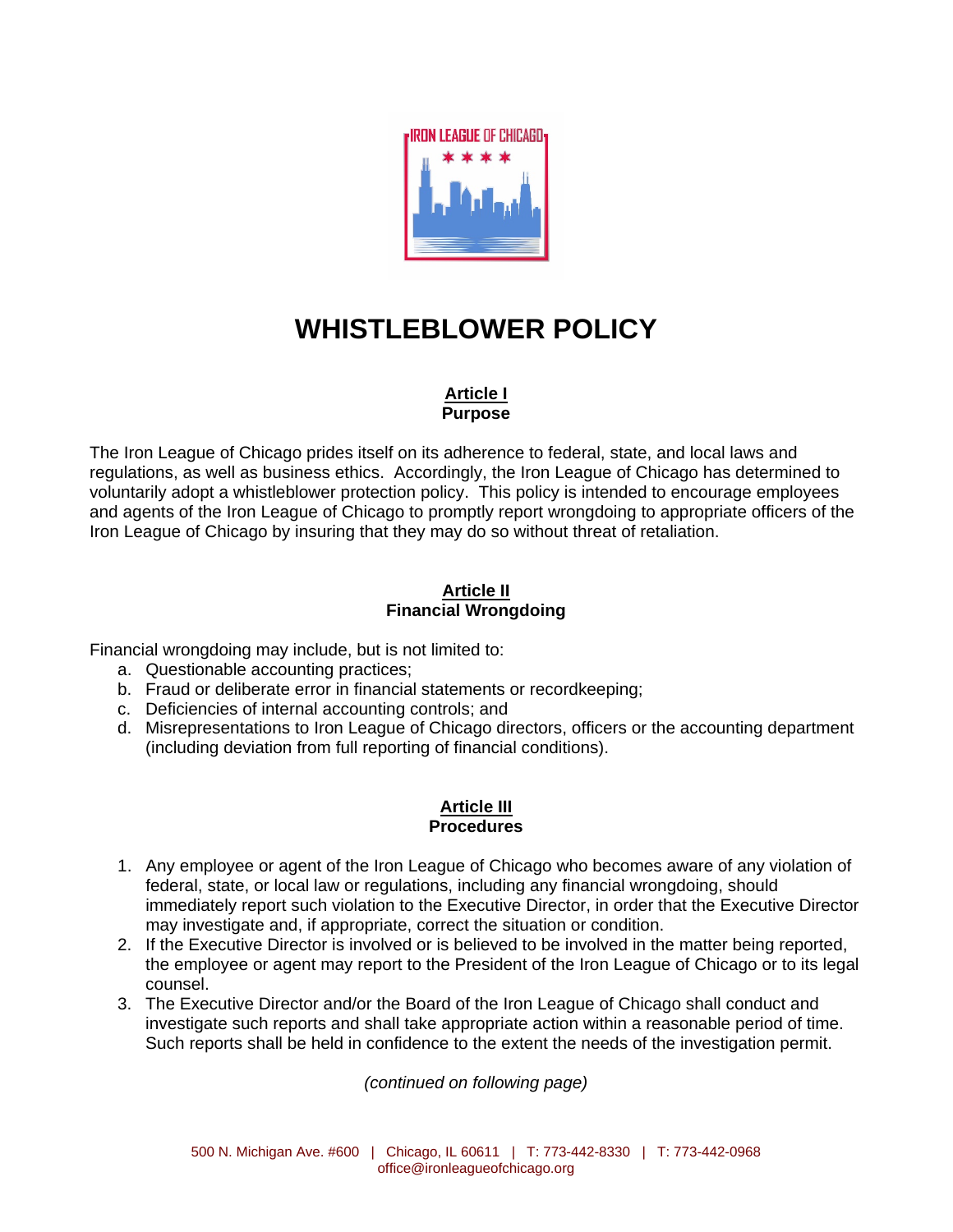- 4. The Executive Director and/or the Board of the Iron League of Chicago shall take no retaliation against any employee or agent who reports in good faith what he/she believes to be a violation of law and/or financial wrongdoing to the Iron League of Chicago, its officers, its legal counsel, or any federal, state or local agency, or who assists in an investigation concerning any such conduct.
- 5. Employees and agents shall keep all reported matters confidential. Questions concerning the confidentiality or appropriateness of disclosure of particular information should be directed to the President or the legal counsel of the Iron League of Chicago.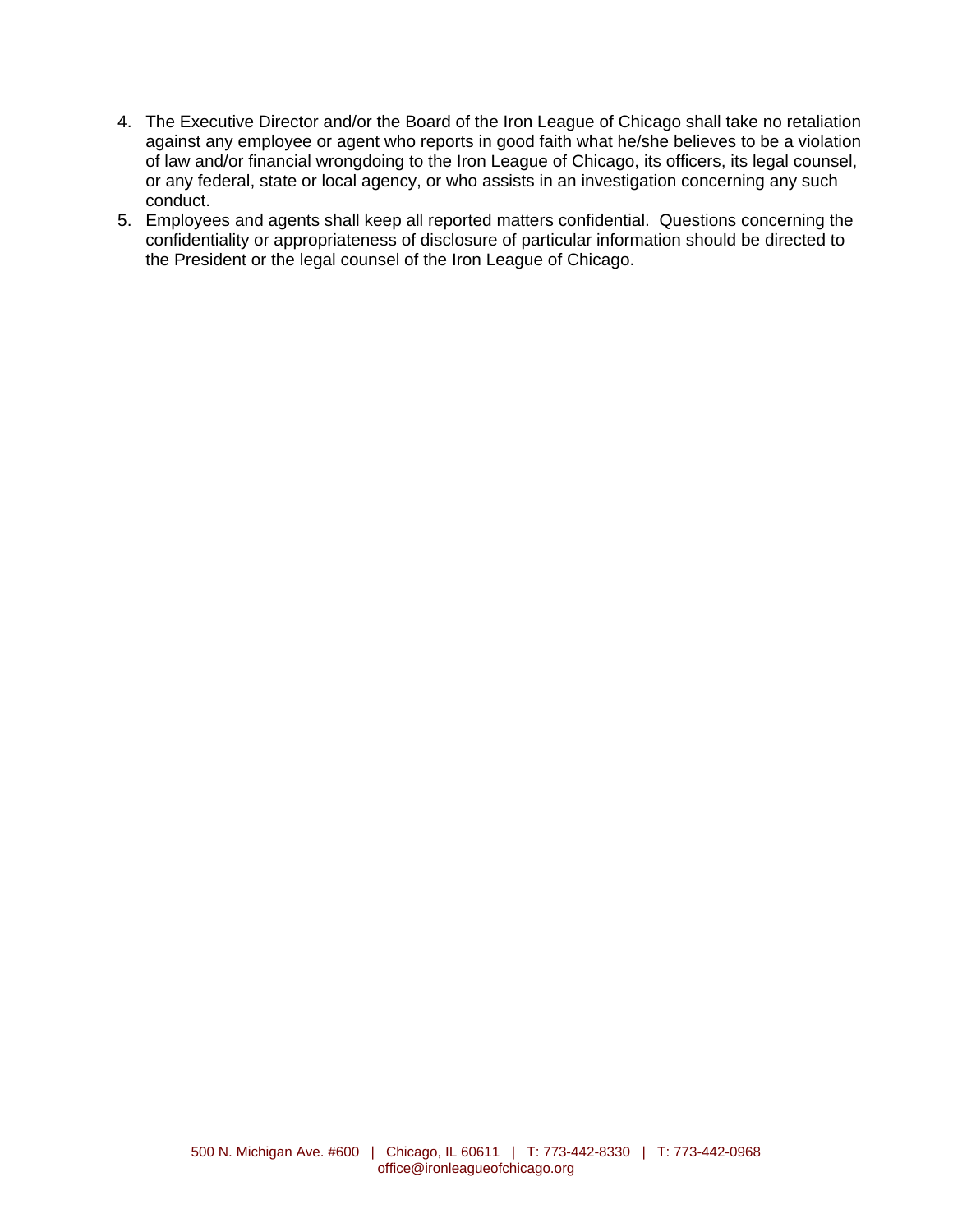

## **WHISTLEBLOWER POLICY**

### Article I Purpose

The Architectural Iron Industry Advancement Trust Fund prides itself on its adherence to federal, state, and local laws and regulations, as well as business ethics. Accordingly, the Architectural Iron Industry Advancement Trust Fund has determined to voluntarily adopt a whistleblower protection policy. This policy is intended to encourage employees and agents of the Architectural Iron Industry Advancement Trust Fund to promptly report wrongdoing to appropriate officers of the Architectural Iron Industry Advancement Trust Fund by insuring that they may do so without threat of retaliation.

#### **Article II Financial Wrongdoing**

Financial wrongdoing may include, but is not limited to:

- a. Questionable accounting practices;
- b. Fraud or deliberate error in financial statements or recordkeeping;
- c. Deficiencies of internal accounting controls; and
- d. Misrepresentations to Architectural Iron Industry Advancement Trust Fund directors, officers or the accounting department (including deviation from full reporting of financial conditions).

### **Article III** Procedures

- 1. Any employee or agent of the Architectural Iron Industry Advancement Trust Fund who becomes aware of any violation of federal, state, or local law or regulations, including any financial wrongdoing, should immediately report such violation to the Executive Director, in order that the Executive Director may investigate and, if appropriate, correct the situation or condition.
- 2. If the Executive Director is involved or is believed to be involved in the matter being reported, the employee or agent may report to the President of the Architectural Iron Industry Advancement Trust Fund or to its legal counsel.
- 3. The Executive Director and/or the Board of the Architectural Iron Industry Advancement Trust Fund shall conduct and investigate such reports and shall take appropriate action within a reasonable period of time. Such reports shall be held in confidence to the extent the needs of the investigation permit.
- 4. The Executive Director and/or the Board of the Architectural Iron Industry Advancement Trust Fund shall take no retaliation against any employee or agent who reports in good faith what he/she believes to be a violation of law and/or financial wrongdoing to the Architectural Iron Industry Advancement Trust Fund, its officers, its legal counsel, or any federal, state or local agency, or who assists in an investigation concerning any such conduct.

### Architectural Iron Industry Advancement Trust Fund

500 N. Michigan Avenue, Suite 600 · Chicago, IL 60611 · Phone: 773-442-8330 · Fax: 773-442-8537 · Email office@ironleagueofchicago.org